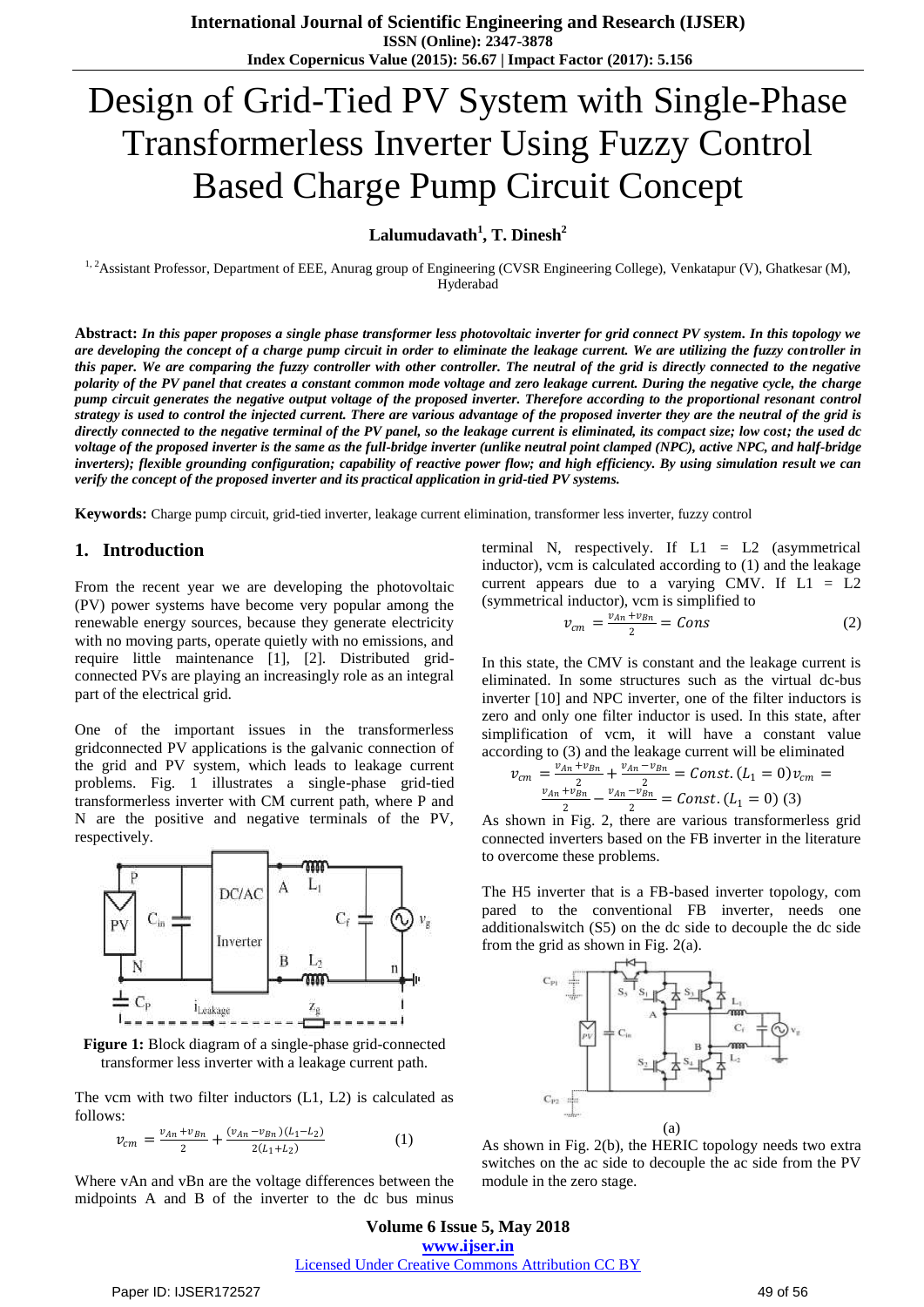

As shown in Fig. 2(c), the virtual dc-bus inverter is composed of five insulated-gate bipolar transistors (IGBTs), two capacitors, and one filter inductor Lf .



The virtual dc-bus generates the negative output voltage. The main drawback of this topology is that there is no path to charge the capacitor C2 during the negative cycle and this will cause a high output total harmonic distortion (THD). The topology presented, which is shown in Fig. 2(d), has a common ground with the grid.





However, the output voltage of this inverter is only two levels including positive and negative voltages without creating the zero voltage, which requires a large output inductor L2 and a filter. This paper introduces a new transformerless inverter based on charge pump circuit concept, which eliminates the leakage current of the gridconnected PV systems using a unipolar sinusoidal pulse width modulation (SPWM) technique.

## **2. Proposed Topology and Modulation Strategy**

#### **A. Charge Pump Circuit Concept**

The concept of a simple charge pump circuit to be used in the proposed topology to generate the inverter negative output voltage is shown in Fig. 3. The circuit consists of two diodes (D1, D2) and two capacitors (C1, C2). The capacitor C1 is used to couple the voltage point of A to the node D.



**Figure 3:** Schematic diagram of the proposed inverter including the charge pump circuit.

In steady state, the output voltage of the negative charge pump circuit (vCn) can be derived by

$$
v_{Cn} = -V_{dc} + V_{cut-in-D1} + V_{cut-in-D2} \quad (4)
$$

Where Vdc is the input voltage, Vcut−in−D 1 and Vcut−in−D 2 are the cut-in voltages of the diodes D1 and D2, respectively. For high power applications, these values can be negligible.

The charge pump circuit in the transformerless inverter has the following characteristics for grid-tied applications.

1) This circuit has a common line with the negative terminal of the input dc voltage and the neutral point of the grid that causes the leakage current to be eliminated.

2) The charge pump circuit has no active device and it has a lower cost for grid-tied applications.

#### **B. Proposed Topology**

As shown in Fig. 4, the proposed topology consists of four power switches (S1 − S4), two diodes (D1, D2), two capacitors (C1, C2) based on the charge pump circuit.



connected inverter

This new topology is modulated using simple SPWM. Fig. 5 shows the gate drive signals for the proposed inverter under the current lagging condition. According to the direction of the inverter output voltage and output current, theoperation of the proposed inverter is divided in four regions as shown in Fig. 6.



**Figure 5:** Switching pattern of the proposed topology with reactive power flow.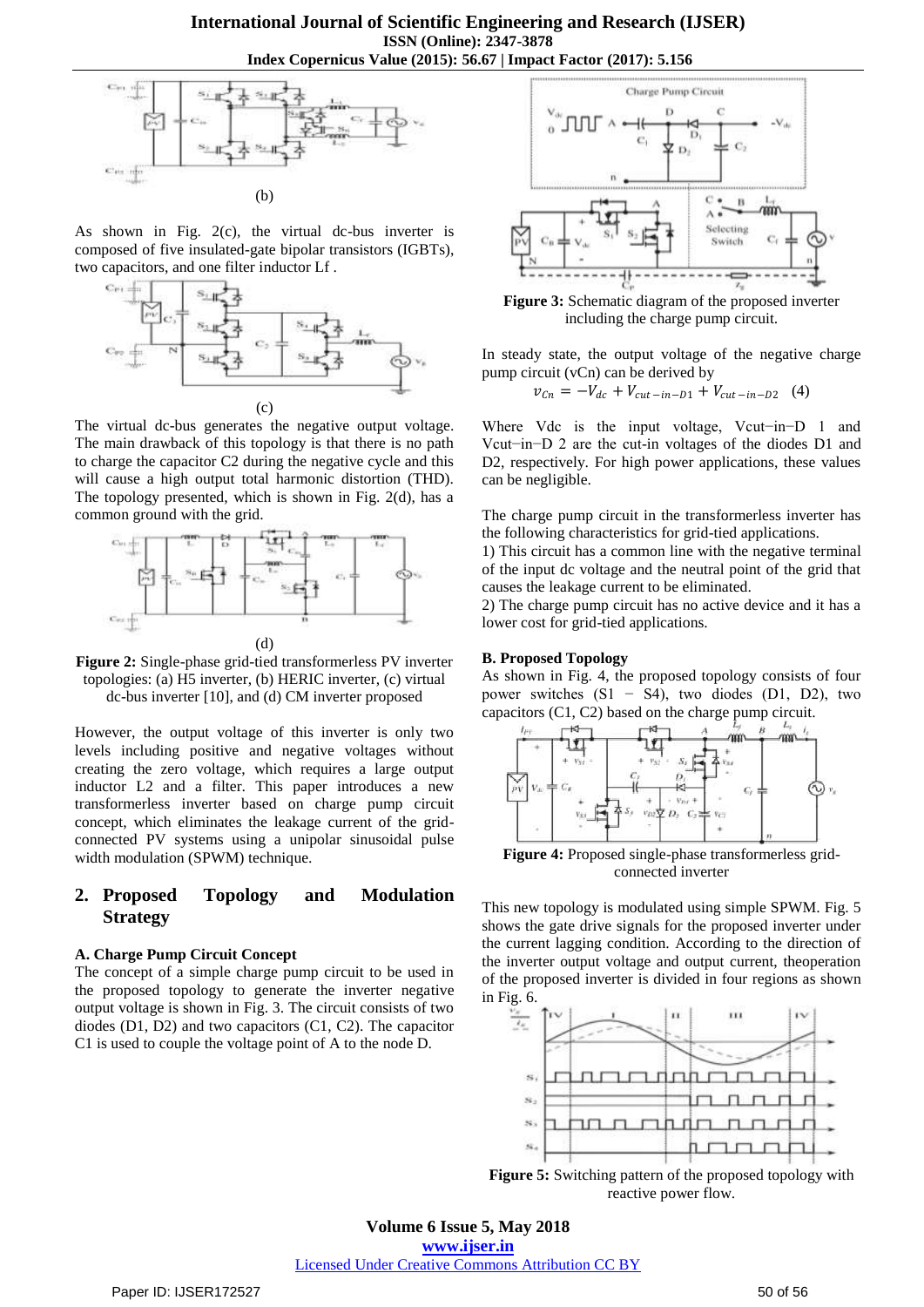**Region I:** the inverter output voltage and the output cur rent are positive; energy is transferred from dc side to grid side as shown in Fig. 6(a).



**Region II:** the inverter output voltage is negative and the output current is positive; energy is transferred from grid side to dc link as shown in Fig. 6(c).



**Region III:** the inverter output voltage and the output current are negative; energy is transferred from dc link to grid side as shown in Fig. 6(e).

**Region IV:** the inverter output voltage is positive and the output current is negative; energy is transferred from grid side to dc side as shown in Fig. 6(g)



When the switches S1 and S2 are ON, the output voltage of the inverter (vAn) will be  $+$  Vdc (positive state) as shown in Fig. 6(a) and (g). During this time interval, diode D1 is reverse biased and D2 is ON, so the capacitor C1 is charged

through diode D2 and the voltage across the capacitor C2 maintains to be constant. In this state, when the switches S2 and S3 are ON, vAn will be 0 (zero state) as shown in Fig. 6(b) and (h).



**Figure 6:** Operational stages of the proposed inverter during (a),(b) region I,(c),(d) region II,(e),(f) Region III and  $(g)$ ,(h)

region IV  $(a)v_{An}$  = + $V_{dc}$ ,  $i_g > 0$ .  $(b)v_{An} = 0$ ,  $i_g >$  $0. (c) v_{An} = -V_{dc}, i_g > 0. (d) v_{An} = 0, i_g > 0. (e) v_{An} = 0$  $-V_{dc}$ ,  $i_g < 0$ .  $(f) v_{An} = 0$ ,  $i_g < 0$ .  $(g) v_{An} = +V_{dc}$ ,  $i_g <$  $(0. (h) v_{An} = 0, i_g < 0$ 

In the regions II and III, the negative and zero voltage levels are produced. Fig. 6(c) and (e) shows the equivalent circuit that S4 and S1 are ON.

The voltage across the capacitor C1 can be kept constant in this state by the modulation strategy. In this period, the circuit operation of the zero state is similar to the zero state of positive half-period of the grid as shown in Fig. 6(b) and (h). In this case, the charging time constant of capacitor C2  $(\tau C 2)$  can be expressed as follows:

$$
\tau_{C2} = R_{e1} C_{e1} \tag{5}
$$

The current through capacitors (iCapacitors) is calculated by

$$
i_{Capacitors} = C_{e1} \frac{V_{C1} - V_{C2}}{\tau_{C2}} \tag{6}
$$

According to (5), the charging time constant of C2 is larger than its natural discharging time constant and VC  $1 - VC$  2 has a very small value in steady state.

### **3. Analysis of the Proposed Topology**

#### **A. Current Stress Analysis and Capacitors Design**

A current stress analysis of the proposed topology is presented in this section. The maximum value of the current stress occuron the switches S1 and S3, because the capacitor C1 is charged through switch S1 and the capacitor C2 is charged through switch S3. Therefore the simulation results of the current in the switches S1 and S3 for an output power of 500 W are shown in Fig. 7.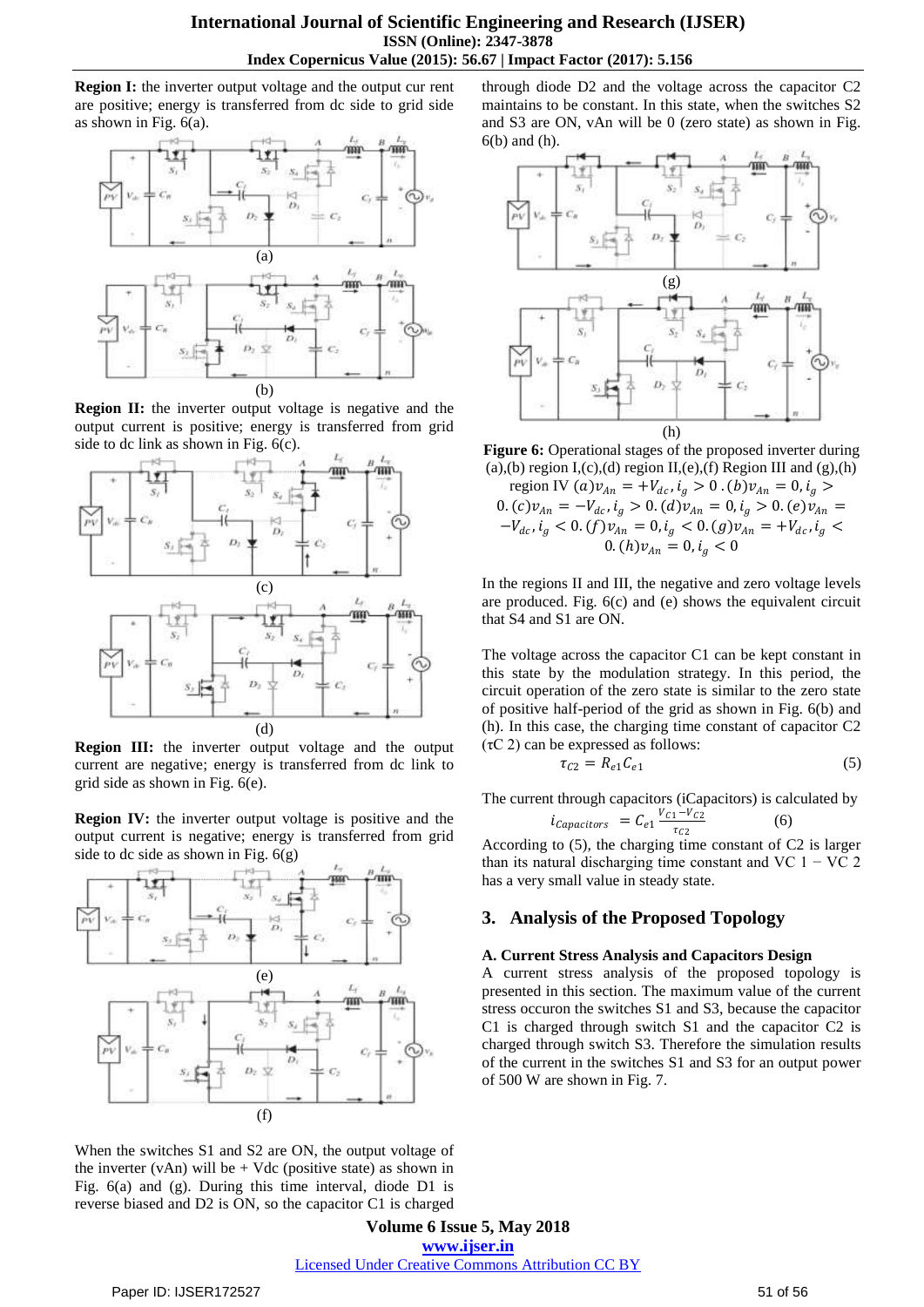

**Figure 7:** Simulations of the current of switches: (a) grid current (ig )  $[1 \text{ A}/\text{div}]$ , (b) (iS 1 )  $[2 \text{ A}/\text{div}]$ , and (c) (iS 3 )  $[2 \text{ A}/\text{div}]$ A/div].

The maximum value of the current in these switches occurs at the negative state in simulation results as shown in Fig. 7.

According to the electric circuit theory, the grid voltage in series with a grid-side inductor (Lg ) can be equivalent with the current source (ig ) as shown in Fig. 8.



**Figure 8:** Equivalent circuit of the proposed converter during (a) zero state and (b) negative state.

According to Fig. 8(a), at the zero state

$$
\frac{dv_{diff,1}}{dt} = \frac{v_{diff,1} - R_{s3}i_g}{(R_{e1} + R_{s3})C_{e1}} \tag{7}
$$

$$
\frac{dv_{diff,2}}{dt} = \frac{I_{PV}}{C_B} - \frac{v_{diff,1} - R_{s3}i_g}{(R_{e1} + R_{s3})C_1}
$$
(8)

According to Fig. 8(b), in the negative state

$$
\frac{dv_{diff,1}}{dt} = \frac{R_{Cb}I_{PV} + v_{diff,2}}{(R_{cb} + R_{e2})C_1} + \frac{i_g}{C_2}
$$
(9)  

$$
v_{diff,2} = I_{PV} + \frac{R_{cb}I_{PV} - v_{diff,2}}{C_2}
$$
(10)

$$
\frac{dv_{diff,2}}{dt} = \frac{I_{PV}}{C_B} + \frac{R_{Cb}I_{PV} - v_{diff,2}}{R_{e2}C_{e2}}
$$
 (10)  
where in (8)–(11), Re2 and Ce2 will be as follows:

$$
R_{e2} = R_{D2+}R_{S1} + R_{C1} + R_{CB}, C_{e2} = \frac{c_1 c_B}{c_1 + c_B} \quad (11)
$$

By using the averaging method at the switching cycle Ts, and linearizing  $(8)$ – $(11)$ , the average value of iS 1 and iS 3 at the negative and zero states is equal to (13) and (14), respectively:

$$
\frac{dv_{diff,1}}{dt} = (1 + s(t)) \frac{v_{diff,1} - R_{s3}i_g}{(R_{e1} + R_{e2})C_{e1}} - s(t) \left( \frac{R_{CB}1_{PV} + v_{diff,2}}{(R_{CB} + R_{e2})C_{1}} + i g C2 \right)
$$

$$
\frac{dv_{diff,2}}{dt} = (1 + s(t)) \left( \frac{I_{PV}}{C_B} - \frac{v_{diff,1} - R_{s3}i_g}{(R_{e1} + R_{e2})C_{1}} \right) - s(t) \left( \frac{I_{PV}}{C_B} + RCBIPV + vdiff, 2Re2 + Ce2 \right) \tag{12}
$$

where s(t) denotes the switching state function given as follows:

$$
s(t) = \begin{cases} 1, & when their curitis at positive state \\ 0, & when their curitis at zero state \\ -1, when their curitis at negative state \end{cases}
$$

The average current of iS 1 and iS 3 during Ts can be found as follows:

$$
\langle i_{s1} \rangle_{T2} = \frac{v_{diff,1} T_s + R_{s3} \langle i_g \rangle T_s}{R_{e1} + R_{s3}}
$$
\n
$$
\langle i_{s1} \rangle_{T2} = \frac{v_{diff,2} T_s + R_{cB} I_{PV}}{R_{e2}}
$$
\n(14)

The simulation results of the current flowing through the switches S1 and S3 for the output power 500 W are shown in Fig. 7. The value of the current that passes through S1 and S3 to reach to its maximum at the negative state is shown in this figure too. At the negative state,

$$
\langle i_{s1,max} \rangle_T = \frac{1}{2} \left( \frac{c_1}{c_1 + c_2} + 1 \right) \left( \frac{M l_m}{1 - M} + \frac{T_s}{R_{e1} c_{e1}} \frac{1 - M}{2} \right) (15)
$$
  

$$
\langle i_{s3,max} \rangle_T = \frac{1}{2} \left( \frac{c_1}{c_1 + c_B} + 1 \right) \left( \frac{M l_m}{1 - M} + \frac{T_s}{R_{e2} c_{e2}} \frac{1 - M}{2} \right) (16)
$$

Equations (22) and (23) indicate that the values of  $C1/(C1 +$ C2) and  $Cl/(Cl + CB)$  should be calculated small enough, and the values of the Re1Ce1 and Re2Ce2 should be smaller than the switching period in order to minimize the current stress on the switches.

These values can be limited by a small resistor or a small inductor between the capacitors if needed. The relationship between the voltage and current passing through the capacitors is calculated by

$$
i_C = C \frac{\Delta v_c}{\Delta t} \tag{17}
$$

The required capacitance of C1 and CB for the proposed in verter can be derived by equaling the capacitor power magnitude to the grid power ripple magnitude. The capacitance C1 and CB can be calculated as follows:

$$
C_1 \text{or} B = \frac{I_{\text{Cl}} \text{or} B \text{ (max)}}{\sqrt{(V_r V_n)f}}
$$
(18)

where IC 1max and IC B max are the maximum current that passes through the capacitors C1 and CB , respectively.

#### **B. Conduction and Switching Losses of Power Devices**

During the positive power cycle, the grid current flows through switches S1 and S2 and the capacitor C1 is charged through diode  $D2$  at the positive state as shown in Fig.  $6(a)$ and (g). The capacitor C1 is charged through diode D2 and switch S1 at the negative state as shown in Fig.  $6(c)$  and (e). The voltage drop of the power devices can be derived by

$$
MOSFET: v_{DS}(t) = i(t)R_{DS}
$$
\n(19)  
\nDiode:  $v_{av}(t) = V_a + i(t)R_{av}$  (20)

$$
Diode: v_{AK}(t) = V_F + i(t)R_{AK}
$$
 (20)

where vDS is the drain source voltage drop of the MOSFET, RDS is the drain source resistance of the MOSFET during on the state operation, vAK is the anode cathode voltage drop of the diode, VF is the equivalent voltage drop under zero current condition of the diode, RAK is the anode cathode resistance of the diode during the on state, and i(t) is the grid current. The average value of the conduction losses of the MOS FET switch (PMOSFET Cond) during half of the fundamental period is calculated by

# **Volume 6 Issue 5, May 2018 <www.ijser.in>**

# [Licensed Under Creative Commons Attribution CC BY](http://creativecommons.org/licenses/by/4.0/)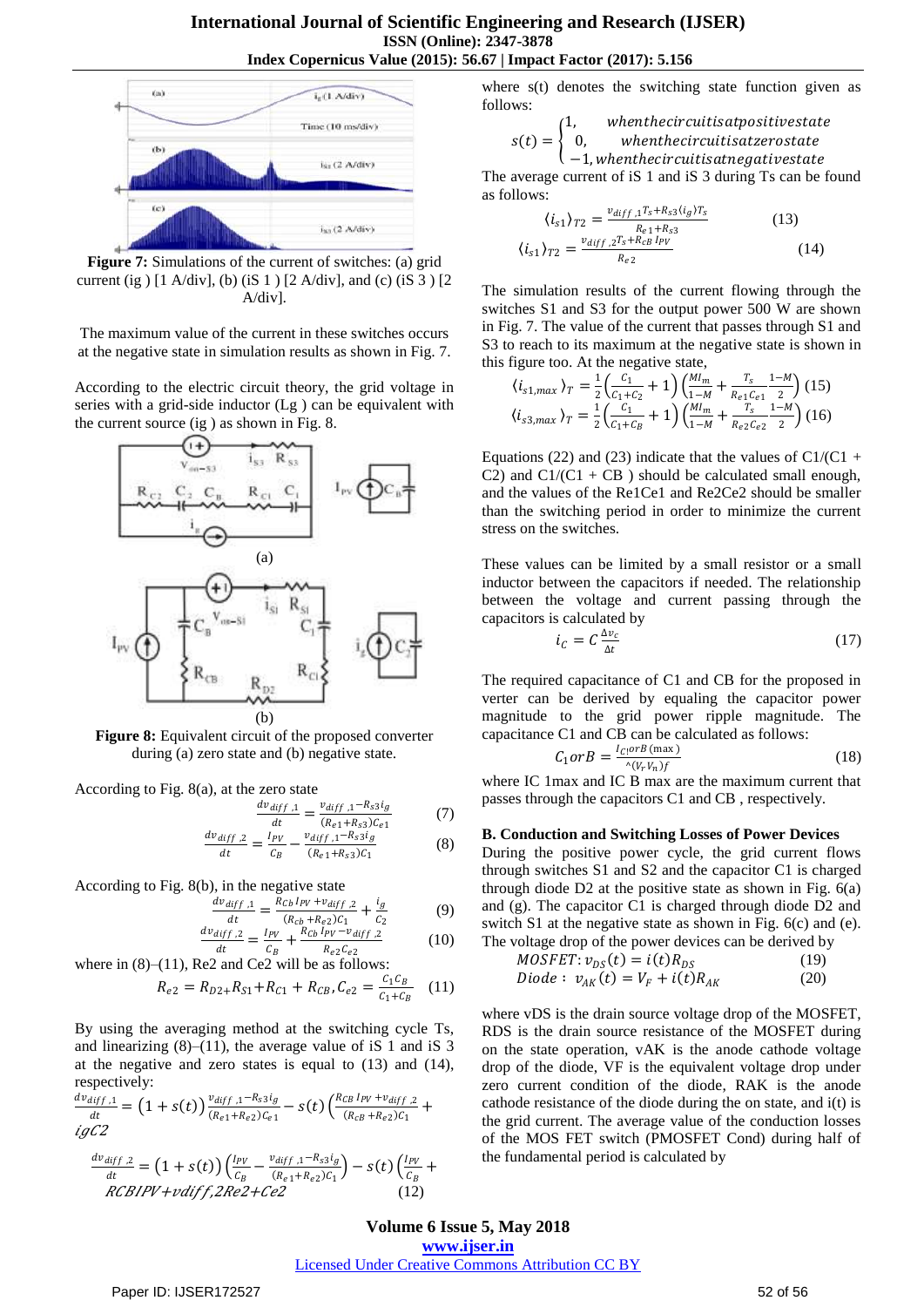| <b>Table 1:</b> Duty Ratio of Each Conducting Device                                                   |                                 |                       |  |  |
|--------------------------------------------------------------------------------------------------------|---------------------------------|-----------------------|--|--|
| Semiconductor                                                                                          | $duty$ ratio $(d)$              |                       |  |  |
| devices                                                                                                | positive cycle $(v_q)$          |                       |  |  |
|                                                                                                        | negative cycle $(v_q 0)$<br>> 0 |                       |  |  |
| $S_1$                                                                                                  | M sin $\omega t$                | M sin $\omega t$      |  |  |
| $S_2$                                                                                                  |                                 | $1 - M \sin \omega t$ |  |  |
| $S_3$                                                                                                  | M sin $\omega t$                | $1 - M \sin \omega t$ |  |  |
| $S_4$                                                                                                  |                                 | M sin $\omega t$      |  |  |
| D.                                                                                                     |                                 | M sin $\omega t$      |  |  |
| $D_{2}$                                                                                                | M sin $\omega t$                |                       |  |  |
| $\overline{P}_{MOSFET\_Cond} = \frac{1}{\pi} \int_0^{\pi} v_{DS}(t) i(t) d_{MOSFET}(t) d\omega t$ (21) |                                 |                       |  |  |

The average value of the conduction loss in the diode (PDiodeCond) during the on state mode is calculated by

 $P_{Diod\ e_{Cond}}=\frac{1}{\pi}$  $\frac{1}{\pi}\int_0 v_{AK} i(t) d_{Diodes} (t) d\omega t$  $\pi$ 0  $=$  $\frac{1}{1}$  $\frac{1}{\pi}\int_0^\pi v_F i(t) R_{AK} i(t) d_{Diodes}\left(t\right) d\omega t$  $\int_0^n v_F i(t) R_{AK} i(t) d_{Diodes} (t) d\omega t$  (22)

The device manufacturer and circuit parameters for efficiency evaluation of proposed inverter are listed in Table II.

| Evaluation               |            |  |  |  |
|--------------------------|------------|--|--|--|
| Parameter                | Value      |  |  |  |
| <b>Input Voltage</b>     | 400 V      |  |  |  |
| Grid voltage/frequency   | 220V/50 HZ |  |  |  |
| Rated power              | 500 W      |  |  |  |
| <b>Ac Output Current</b> | 2.3A       |  |  |  |
| Switching frequency      | 24 KHZ     |  |  |  |
| Duty ratio (M)           | 0.78       |  |  |  |

The switching losses of the MOSFET switch can be found as follows:

$$
P_{MOSFET\_SW} = f_{SW} E_{OSS} V_F \tag{23}
$$

Where Eoss is the stored energy that can be achieved from the datasheet that is equal to 45 μJ. The total switching losses of the switches in the proposed inverter can be derived as follows:

$$
P_{Total-SW} = 4f_{SW}E_{OSS}V_F = 3.46 W \tag{24}
$$

#### **C. Conduction Losses in the Capacitors**

The ESR of the capacitors of the proposed inverter is achieved from aluminum electrolyte capacitor datasheets and it is divided into two parts. The second part of the conduction losses is related to the inrush current during the charging of the capacitors. These losses can be defined as follows:

$$
P_{CAP\_Cond\_1} = \frac{2(R_{C1} + R_{CB})}{\pi} \int_0^{\pi} d_c(t) i_{s1}^2(t) d\omega t \quad (25)
$$
  

$$
P = \frac{2(R_{C1} + R_{C2})}{\pi} \int_0^{\pi} d_c(t) i_{s1}^2(t) d\omega t \quad (26)
$$

$$
P_{CAP\_Cond\_2} = \frac{2(K_{C1} + K_{C2})}{\pi} \int_0^{\pi} d_c(t) i_{S3}^2(t) d\omega t
$$
 (26)  
where dc(t) is the duty ratio of the capacitor.

#### **D. Control Scheme**

The control strategy of the proposed grid-tied single-phase inverter is shown in Fig. 9. It contains two cascaded loops ; the first loop is an inner control loop, which has the responsibilities to generate a sinusoidal current and the outer control loop is implemented for the current reference generation, where the power is controlled. The transfer function of this controller can be found as follows:



**Figure 9:** Control block diagram of the proposed singlephase grid-tie inverter based on single-phase PQ theory.

$$
G_{PR(s)} = K_p + \frac{2K_r}{s^2 + \omega^2}
$$
 (27)

where k p is the proportional gain, kr is the fundamental resonant gain, and ω is the resonant frequency. According to the single-phase PQ theory the current reference can be produced by regulating the active and reactive powers. The active power (P) and reactive power (Q) for the proposed topology can be calculated by

$$
P = \frac{v_{g\alpha}i_{g\alpha} + v_{g\beta}i_{g\beta}}{2}, Q = \frac{v_{g\alpha}i_{g\alpha} - v_{g\beta}i_{g\beta}}{2}
$$
(28)

where v gα, vg $\beta$ , igα, and ig $\beta$  are the α and  $\beta$  components of grid voltage and current, respectively. The active power and reactive power references (P∗ and Q∗) can be tuned by the operators  ${R-3}$  or in the control unit, when the MPPT control is activated. If PI controllers are used for power regulations, the grid current reference (ig-ref ) can be derived as follows [24]:

$$
i_{g-ref} = \frac{1}{v_{ga}^2 + v_{g\beta}^2} \left[ v_{ga} v_{g\beta} \right] \begin{pmatrix} G_p(s) & (P - P^*) \\ G_q(s) & (Q - Q^*) \end{pmatrix} (29)
$$

where G  $p(s)$  and Gq(s) are the PI controllers for active power and reactive power, respectively.

The LCL filter is adopted as the grid interfaced filter in this proposed topology. High output current quality in the proposed inverter can be obtained if the output filter is configured correctly. The inverter-side inductor (Lf ) value is calculated by considering 10–20% of the ripple on the output current, which is given by

$$
L_f = \frac{(v_{dc} - v_{An})(M \sin \omega t)}{f_{SW} \Delta i_L}
$$
 (30)

Where fsw is the switching frequency and  $\Delta iL$  represents the peak-to-peak ripple current on the Lf . The inverter output volt age (vAn) can be calculated as follows:

$$
v_{An} = MV_{dc} \sin \omega t \tag{31}
$$

By replacing (39) with (38) and simplifying it, we have  $L_f = \frac{(v_{dc})(RF)}{f - \Lambda i}$  $\frac{d_{dc}f(\mathbf{r} \cdot \mathbf{r})}{f_{sw} \Delta i_L}$  (32)

where RF is the ripple current and can be calculated from  
\n
$$
RF = M \sin \omega t - M^2 \sin^2 \omega t
$$
 (33)

The maximum achievable value of modulation index (M) is RFmax =  $0.25$  [26]. The maximum value of the filter capacitor is calculated by (42), limiting to be less than 5% of the nominal value [27]

$$
C_{F,max} = \frac{0.05 P_n}{2\pi f V_{rms}^2}
$$
 (34)

Where Pn is the nominal power, Vrms denotes the root mean square (RMS) grid voltage, and f presents the grid frequency. There is a relation between the inverter-side

# **Volume 6 Issue 5, May 2018 <www.ijser.in>**

# [Licensed Under Creative Commons Attribution CC BY](http://creativecommons.org/licenses/by/4.0/)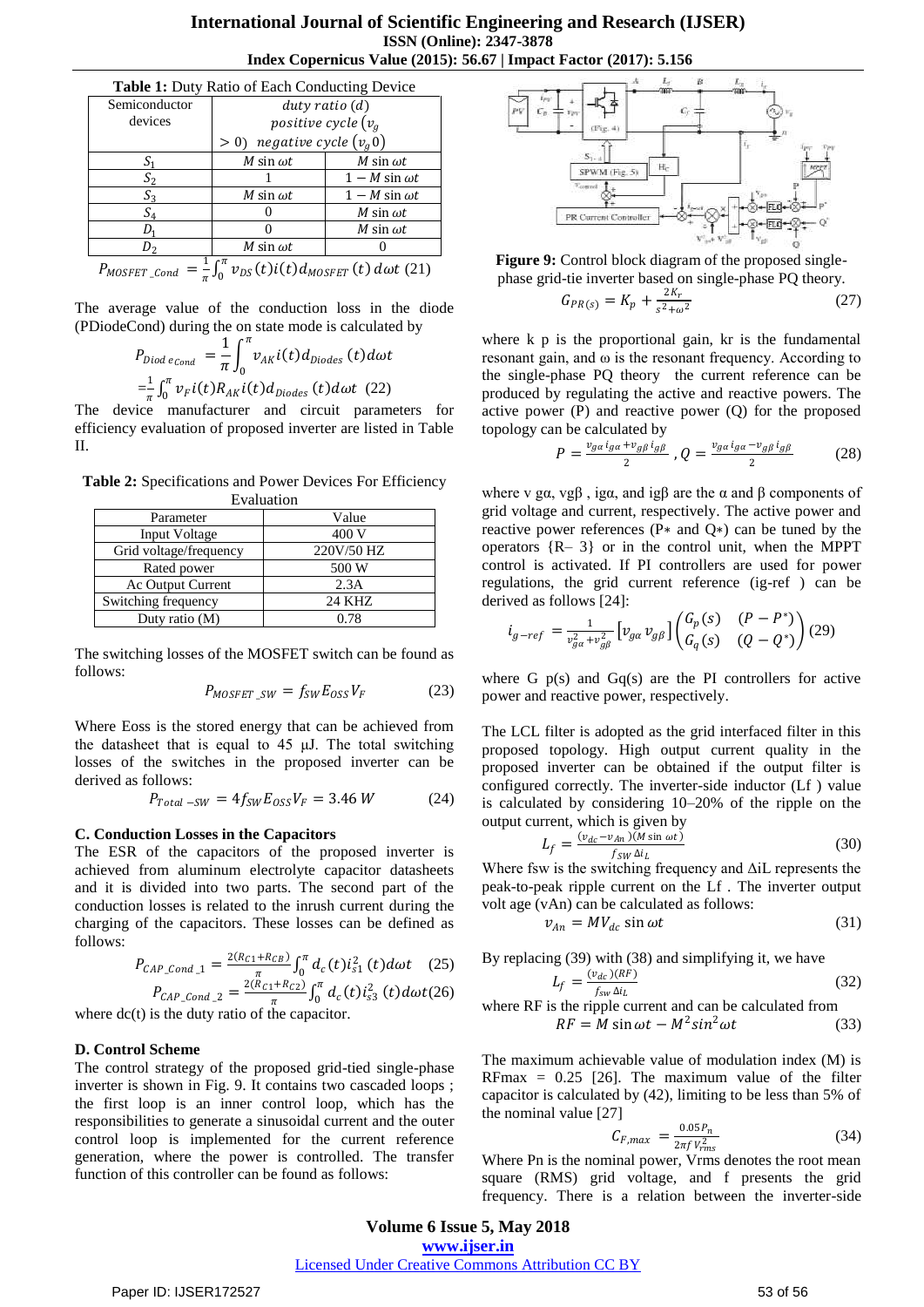inductor (Lf ) and the grid side (Lg). This value is determined with the ratio be tween the ripple attenuation (r) as described in [28]

$$
L_g = rL_f
$$
 (35)  
The grid-side inductor (Lg) value can be determined by  

$$
10f \le f_{res} \le 0.5f_{sw}
$$
 (36)

The resonant frequency for the LCL filter is given by

$$
f_{res} = (1/2\pi) \sqrt{(L_f + L_g)/L_f L_g C_f}
$$
 (37)

The active damping is used to smooth the resonance peak of the LCL filter as shown in Fig. 9. A block diagram of the control system is shown in Fig. 10. The Bode diagram of the transfer function from vcref to ig is defined by  $G(s)$ . This diagram is shown in Fig. 11 in order to demonstrate the effect of active damping by the filter capacitor current (Hcic)



**Figure 10:** Control diagram of the injected current with capacitor current feedback active damping.



**Figure 11:** Bode plot of the system in the case of different values for the active damping gain HC

$$
G(s) = \frac{K_{PWM} G_1(s)}{1 + H_C K_{PWM} C_f L_g G_1(s) S^2}
$$
(38)

and K pwm  $= 1$  and HC is the active damping gain.

#### **E. Comparison with Other Known Topologies**

A comparison of the transformerless inverter structures with respect to number of semiconductor devices, passive elements, THD of the current, and number of switches in the current

## **4. Fuzzy Logic Controller**

In FLC, basic control action is determined by a set of linguistic rules. These rules are determined by the system. Since the numerical variables are converted into linguistic variables, mathematical modeling of the system is not required in FC.



**Figure 13:**.Fuzzy logic controller

The FLC comprises of three parts: fuzzification, interference engine and defuzzification. The FC is characterized as i. seven fuzzy sets for each input and output. ii. Triangular membership functions for simplicity. iii. Fuzzification using continuous universe of discourse. iv. Implication using Mamdani's, 'min' operator. v. Defuzzification using the height method.

**Table 3:** Fuzzy Rules

| et i<br>é.      | N <sub>B</sub> | NM               | NS.            | ZE             | PS. | PM             | PB  |
|-----------------|----------------|------------------|----------------|----------------|-----|----------------|-----|
| N <sub>B</sub>  | NB             | $N$ B            | N <sub>B</sub> | N <sub>B</sub> | NM  | N <sub>S</sub> | ZE. |
| NA              | NB             | $N$ <sub>B</sub> | N <sub>B</sub> | NM             | NS: | 2E             | PS. |
| NS <sub>1</sub> | $N$ B          | NB               | NM             | NS.            | ZE  | PS.            | PM  |
| ZE              | NB.            | NM               | N'S            | ZE             | PS: | PM             | PB. |
| <b>PS</b>       | NM.            | NS.              | ZE             | PS.            | PM. | PB             | PB. |
| PM              | NS             | ZE               | <b>PS</b>      | PM.            | PB. | PB             | PB  |
| PB              | ZE             | PS.              | PM             | PB             | PB  | PB             | PB  |

**Fuzzification:** Membership function values are assigned to the linguistic variables, using seven fuzzy subsets: NB (Negative Big), NM (Negative Medium), NS (Negative Small), ZE (Zero), PS (Positive Small), PM (Positive Medium), and PB (Positive Big). The input error for the FLC is given as

$$
E(k) = \frac{P_{ph(k)} - P_{ph(k-1)}}{V_{ph(k)} - V_{ph(k-1)}}
$$
(39)

$$
CE(k) = E(k) - E(k-1)
$$
 (40)

**Inference Method:** Several composition methods such as Max–Min and Max-Dot have been proposed in the literature. In this paper Min method is used. The output membership function of each rule is given by the minimum operator and maximum operator. Table 1 shows rule base of the FLC.

**Defuzzification:** As a plant usually requires a non-fuzzy value of control, a defuzzification stage is needed. To compute the output of the FLC, "height" method is used and the FLC output modifies the control output. Further, the output of FLC controls the switch in the inverter. To achieve this, the membership functions of FC are: error, change in error and output

The set of FC rules are derived from



**Figure 16:** Output variable Membership functions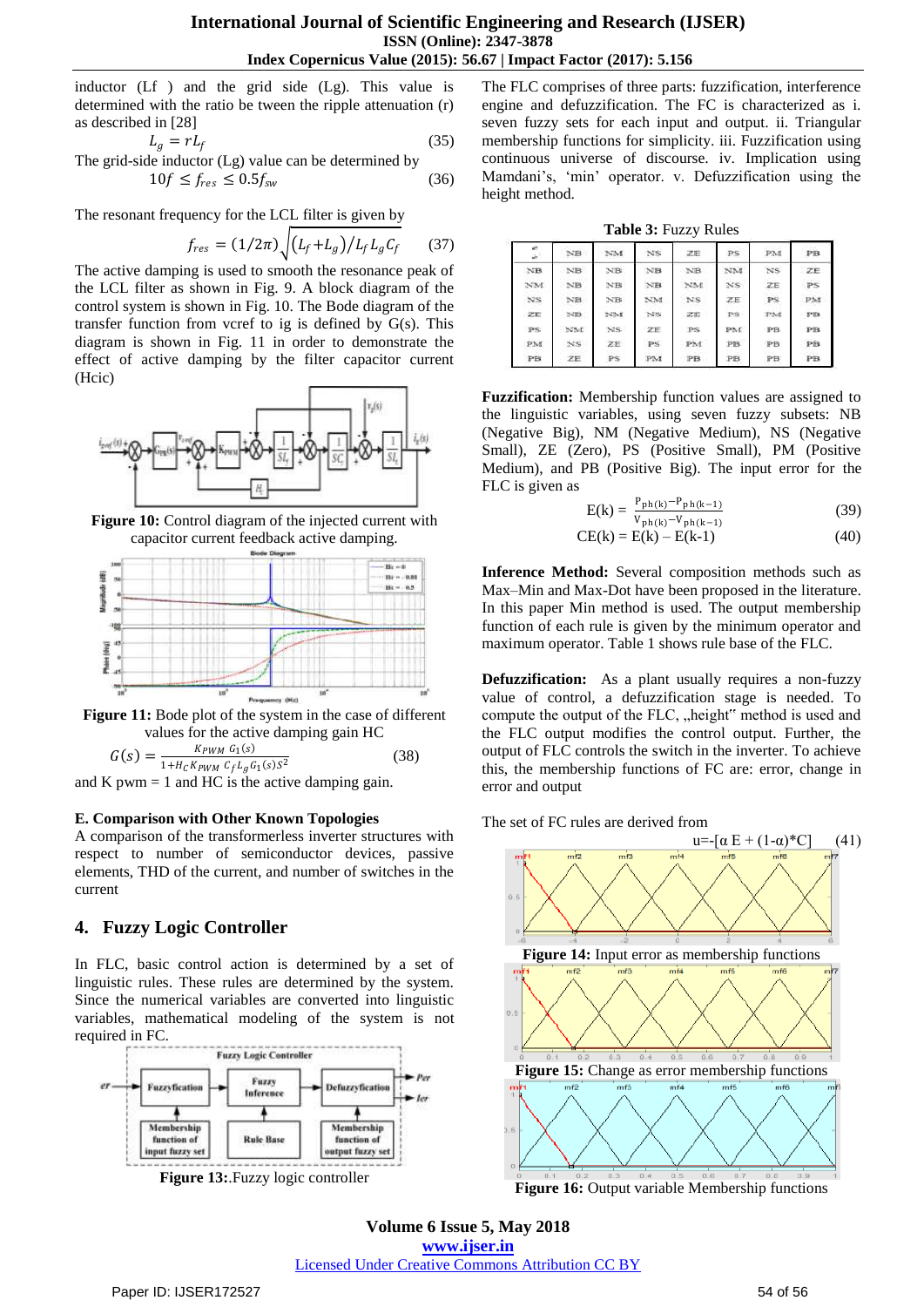Where  $\alpha$  is self-adjustable factor which can regulate the whole operation. E is the error of the system, C is the change in error and u is the control variable.

# **5. Simulation Results**



**Figure 17:** Simulation block diagram of proposed singlephase transformerless grid-connected inverter

In fig 17 the proposed grid connected inverter will operate with the unity power factor( $PF = 1$ ) will seen in simulation results. The simulation results of the proposed gridconnected inverter with unity power factor  $(PF = 1)$ operation are presented in Fig18

**Table 4:** Parameters For The 500 W

| Parameter                       | Value                       |                             | Value         |  |
|---------------------------------|-----------------------------|-----------------------------|---------------|--|
| Power rating (P)                | 500 W                       | Capacitance $(C_1)$         | 220 µF, 500 V |  |
| Input voltage $(V_{dc})$        | 400V                        | Capacitance $(C_2)$         | 330 µF, 500 V |  |
| Output voltage<br>$(v_{Bn})$    | 220 V (RMS)                 | $L$ filter $(L_f)$          | 4mH           |  |
| Input capacitor $(C_B)$         | 470 µF, 500 V               | $C$ filter $(C_f)$          | $2.2 \mu F$   |  |
| Power switches<br>$(S_1 - S_4)$ | C2M0080120D, SiC<br>MOSFET  | $L_y$                       | 2mH           |  |
| Diodes $(D_1, D_2)$             | C3D10060A<br>Schottky Diode | Switching frequency $(f_n)$ | 24 kHz        |  |
|                                 |                             |                             |               |  |
|                                 |                             |                             |               |  |

**Figure 18:** Simulation results of the proposed topology with unity power factor ( $PF = 1$ ) operation. (a) vg [500 V/div], (b) ig [5 A/div], (c) vA n [500 V/div], and (d) fast Fourier

. . . . . . . . . . .

transform analysis of ig [50 V/div and 125 Hz/div]. From Fig. 18, it is clear that the output current and voltage of the proposed inverter are highly sinusoidal with low harmonic distortion due to the three-level inherency of the output voltage. The current harmonic distribution is demonstrated in Fig. 13. Figs. 19 and 20 demonstrate the simulation results for the inverter operating under current lagging condition ( $PF = +0.8$ ) and leading condition ( $PF = -$ 0.8), respectively.



**Figure 19:** Simulation results of the proposed topology with lagging power factor operation. (a) vg [500 V/div] and (b) ig [2 A/div].



**Figure 20:** Simulation results of the proposed topology with leading power factor operation. (a) vg [500 V/div] and (b) ig  $[2 A/div]$ 

The partial enlargement of the grid current ig, grid voltage vg, and three level output voltage vAn is provided in Fig. 21. It is clear that the pulse duration of the output voltage (vAn) is in agreement with the switching frequency. The voltage stress of the capacitors and diodes is shown in Fig. 22.



**Figure 21:** Simulation enlarged results of the proposed topology. (a) vAn  $[500 \text{ V}/\text{div}]$ , (b) vg  $[250 \text{ V}/\text{div}]$ , and (c) ig [5 A/div], time [400 μs/div]



**Figure 22:** Simulation results for drain source voltage of switches. (a) vS 1 [250 V/div], (b) vS 2 [500 V/div], (c) vS 3 [250 V/div], and (d) vS 4 [500 V/div].



**Figure 23:** Simulation results of the capacitor and diode voltages. (a) vC 1 [250 V/div], (b) vC 2 [500 V/div], (c) vD 1 [250 V/div], and (d) vD 2 [250 V/div]

Fig. 23 (a)–(c) shows the simulation waveforms of the grid voltage vg, the grid current ig, and the CM voltage vCM in the proposed topology.